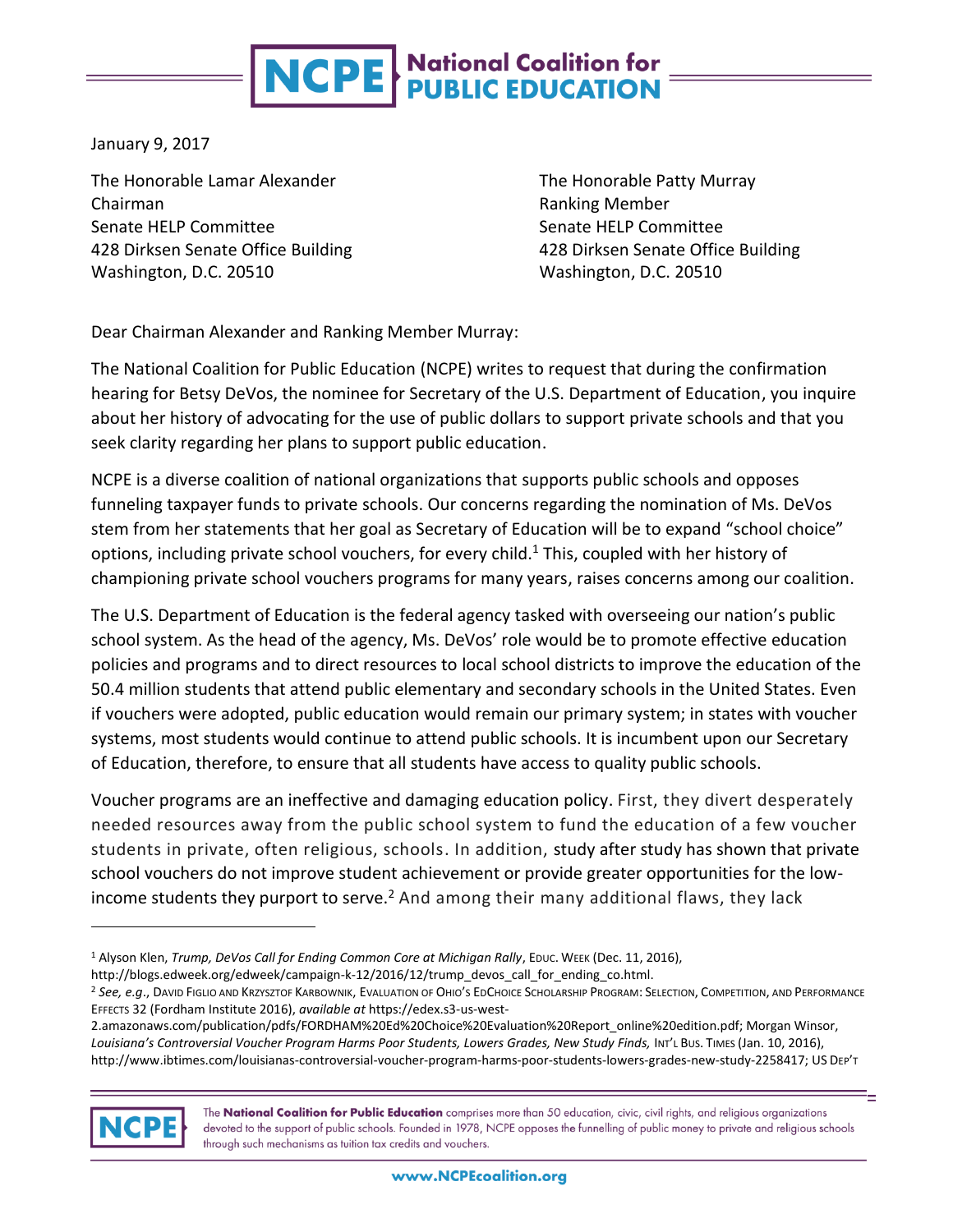accountability to taxpayers, deprive students of rights provided to public school students, and threaten religious liberty.

Calling vouchers "school choice" is a misnomer as they do not provide quality education choices to most families. Schools that accept vouchers are not required to admit all students. And studies show the voucher programs often fail to provide adequate, objective, and language-appropriate information to families in order to allow them to make such an important and critical decision for their child.<sup>3</sup> This leaves any real choice with the private schools, rather than with the parents or students. Furthermore, vouchers are especially untenable in rural areas, where families do not usually have options aside from their local public school,<sup>4</sup> and for families of children with disabilities. who are not always able to access the services and supports through voucher systems to meet their child's needs.<sup>5</sup>

Accordingly, we urge the Committee to thoroughly question Ms. DeVos both about her position on private school vouchers, as well as on what policies she will support to improve our nation's public schools and ensure all students have access to high-quality and well-rounded educational opportunity that meets their needs. The taxpayers and students of this country deserve a Secretary who will ensure the Department of Education's resources and personnel are directed toward improving educational outcomes of the 50 million students who attend public schools.

Sincerely,

l

AASA: The School Superintendents Association African American Ministers In Action American Association of University Women (AAUW) American Atheists American Civil Liberties Union (ACLU) American Federation of Labor-Congress of Industrial Organizations (AFL-CIO) American Federation of School Administrators (AFSA), AFL-CIO American Federation of State, County and Municipal Employees American Federation of Teachers, AFL-CIO American Humanist Association Americans for Democratic Action Americans for Religious Liberty Americans United for Separation of Church and State

OF EDUC., EVALUATION OF THE DC SCHOLARSHIP PROGRAM: FINAL REPORT (June 2010), *available at*  http://ies.ed.gov/ncee/pubs/20104018/pdf/20104018.pdf.

<sup>3</sup> See, e.g., US GOV'T ACCOUNTABILITY OFFICE, GAO-13-805, DISTRICT OF COLUMBIA OPPORTUNITY SCHOLARSHIP PROGRAM: ACTIONS NEEDED TO ADDRESS WEAKNESSES IN ADMINISTRATION AND OVERSIGHT 16 (2013) *available at* http://www.gao.gov/assets/660/658416.pdf.

<sup>4</sup> Kevin Carey, *Why Trump's Education Pick Won't Be Able to Privatize U.S. Schools*, N.Y. TIMES (Nov. 23, 2016),

http://www.nytimes.com/2016/11/23/upshot/why-donald-trumps-education-pick-would-face-barriers-for-vouchers.html.

<sup>5</sup> Selene Almazan and Denise Stile Marshall, S*chool Vouchers and Students with Disabilities: Examining Impact in the Name of Choice*, Council of Parent Attorneys & Advocates (June 2016), *available at*

http://c.ymcdn.com/sites/www.copaa.org/resource/resmgr/2016\_Conference/COPAA\_Voucher\_paper\_final\_R6.pdf.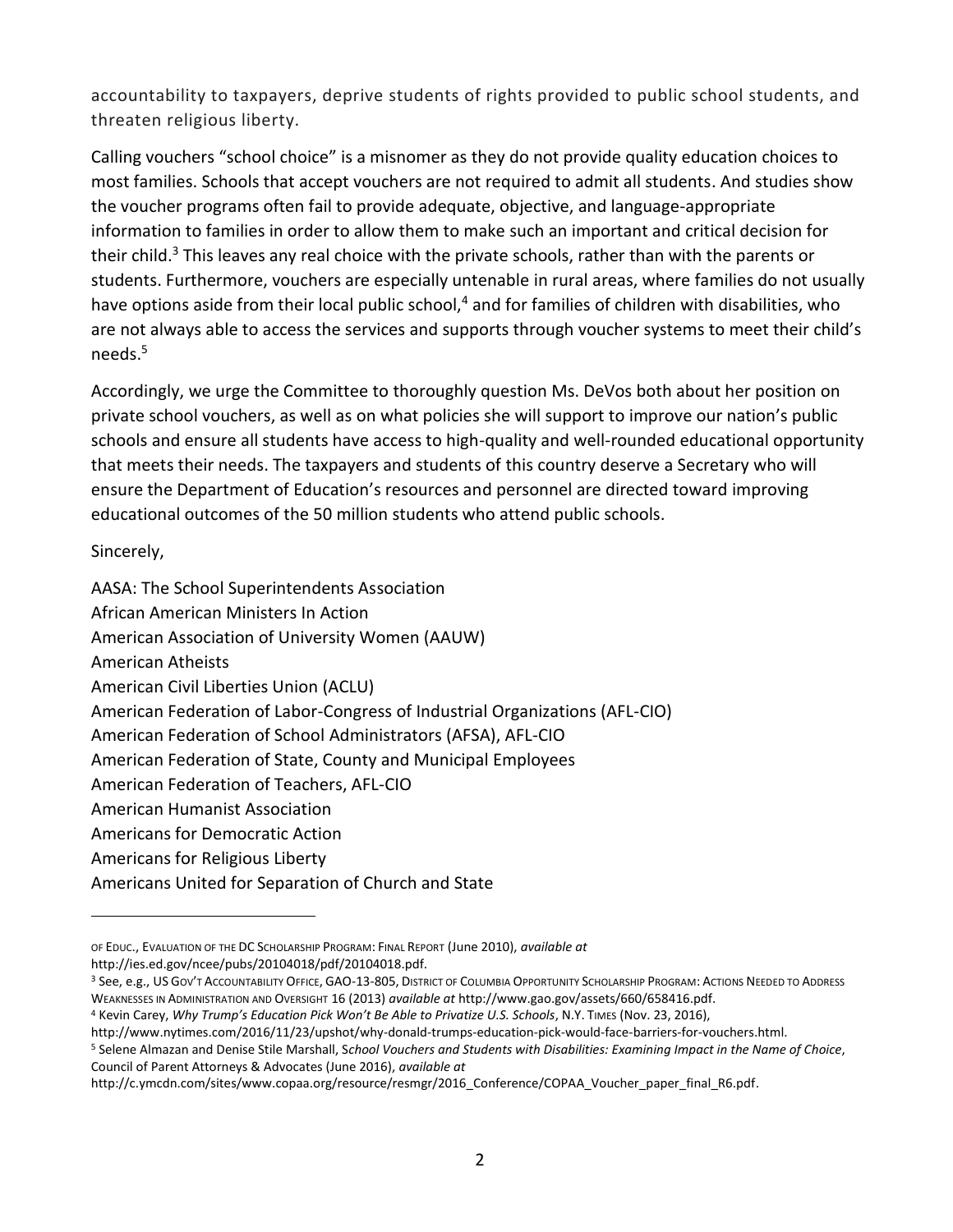- Anti-Defamation League
- Association of Educational Service Agencies
- Association of School Business Officials International
- Association of University Centers on Disabilities
- Baptist Joint Committee for Religious Liberty
- Center for Inquiry
- Center for Popular Democracy
- Central Conference of American Rabbis
- Clearinghouse on Women's Issues
- Communication Workers of America
- Council for Exceptional Children
- Courage Campaign
- Disability Rights Education & Defense Fund
- Disciples Justice Action Network
- Equal Partners in Faith
- Feminist Majority Foundation
- Friends of the Earth
- Fuse Washington
- Gay, Lesbian & Straight Education Network (GLSEN)
- Institute for Science and Human Values
- Interfaith Alliance
- Judge David L. Bazelon Center for Mental Health Law
- League of United Latin American Citizens
- National Alliance of Black School Educators
- **NAACP**
- National Association of Elementary School Principals
- National Association of School Psychologists
- National Association of Secondary School Principals
- National Association of State Directors of Special Education
- National Black Justice Coalition
- National Center for Learning Disabilities
- National Council of Jewish Women
- National Council of Churches, USA
- National Disability Rights Network
- National Education Association
- National Employment Law Project
- National Organization for Women
- National PTA
- National Rural Education Advocacy Coalition
- National Rural Education Association
- Network for Public Education